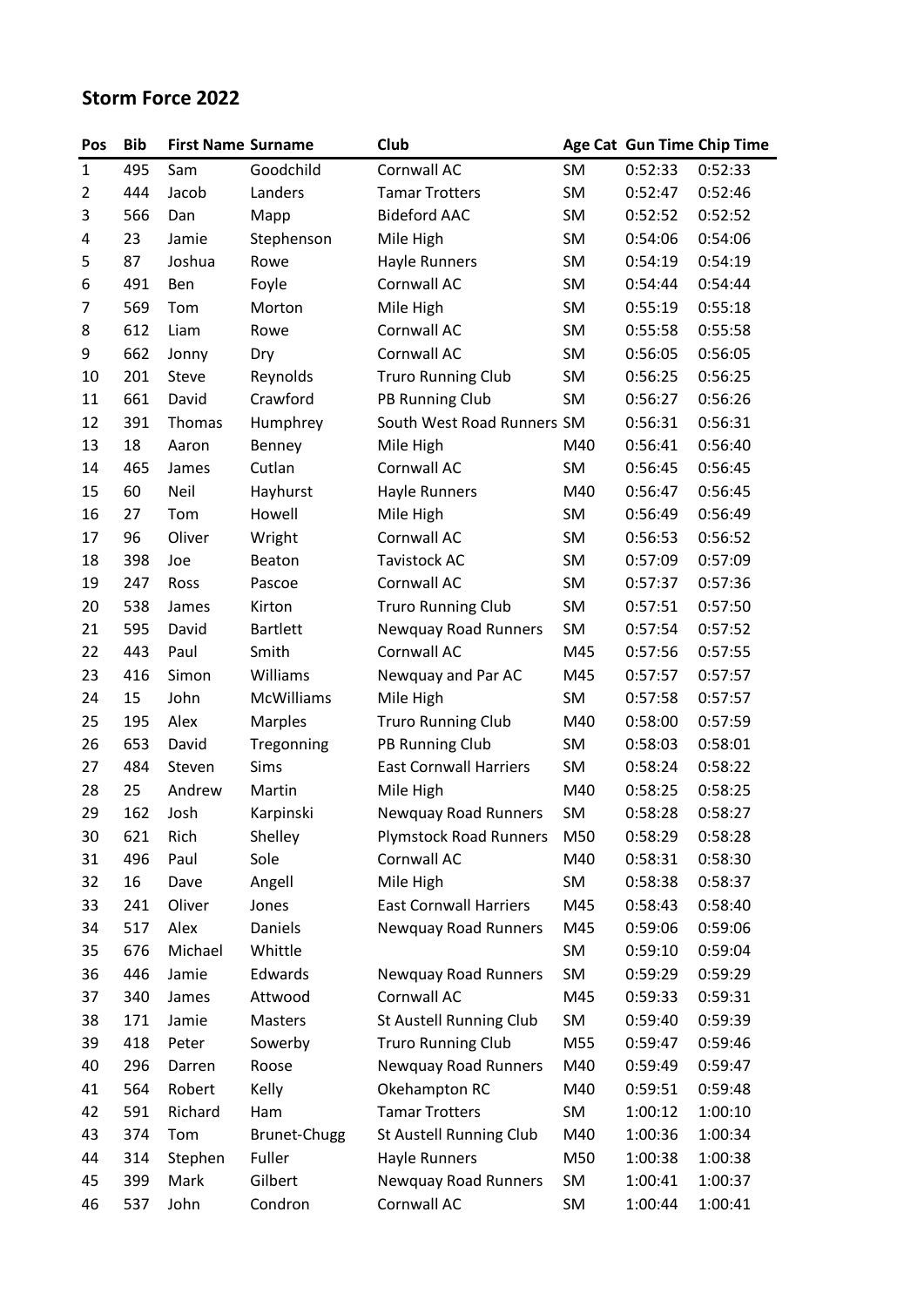| 47 | 380 | Adrian        | Ball           | Cornwall AC                     | M50       | 1:00:50 | 1:00:48 |
|----|-----|---------------|----------------|---------------------------------|-----------|---------|---------|
| 48 | 350 | Dave          | Cudby          | <b>Truro Running Club</b>       | M40       | 1:01:08 | 1:01:06 |
| 49 | 187 | Tim           | van Berkel     | <b>Truro Running Club</b>       | SM        | 1:01:18 | 1:01:15 |
| 50 | 415 | Rebecca       | Ezra           | <b>Tamar Trotters</b>           | SW        | 1:01:21 | 1:01:19 |
| 51 | 470 | Peter         | <b>Barnes</b>  | Hayle Runners                   | SM        | 1:01:38 | 1:01:35 |
| 52 | 499 | John          | Sole           | Cornwall AC                     | M40       | 1:01:39 | 1:01:37 |
| 53 | 650 | Nigel         | Swift          | Newquay Road Runners            | M45       | 1:01:45 | 1:01:43 |
| 54 | 555 | Martin        | Colwill        | <b>Bideford AAC</b>             | M55       | 1:01:53 | 1:01:51 |
| 55 | 648 | Samuel        | Weekes         |                                 | M50       | 1:01:57 | 1:01:55 |
| 56 | 631 | Philip        | <b>Bache</b>   | Tri Logic Cornwall              | SM        | 1:01:58 | 1:01:55 |
| 57 | 274 | Zelah         | Morrall        | Cornwall AC                     | W50       | 1:02:01 | 1:01:58 |
| 58 | 455 | <b>Edward</b> | Gleadowe       | <b>Falmouth Road Runners</b>    | <b>SM</b> | 1:02:02 | 1:01:58 |
| 59 | 550 | Peter         | Watson         | <b>Falmouth Road Runners</b>    | <b>SM</b> | 1:02:13 | 1:02:10 |
| 60 | 63  | Thomas        | Rosenfeld      | Hayle Runners                   | SM        | 1:02:21 | 1:02:19 |
| 61 | 301 | <b>Samuel</b> | <b>Davies</b>  | <b>Falmouth Road Runners</b>    | <b>SM</b> | 1:02:29 | 1:02:25 |
| 62 | 185 | Ronnie        | James          | Cornwall AC                     | M55       | 1:02:33 | 1:02:31 |
| 63 | 352 | Robert        | Chirgwin       | <b>Truro Running Club</b>       | SM        | 1:02:35 | 1:02:32 |
| 64 | 333 | Craig         | Knuckey        | Cornwall AC                     | M50       | 1:02:44 | 1:02:42 |
| 65 | 147 | Mark          | Knight         | Newquay and Par AC              | M45       | 1:02:44 | 1:02:43 |
| 66 | 324 | Edmund        | Bennett        | Hayle Runners                   | M40       | 1:02:58 | 1:02:57 |
| 67 | 277 | Catherine     | O'Dwyer        | Cornwall AC                     | W40       | 1:03:15 | 1:03:13 |
| 68 | 664 | Andrew        | Carter         | Royal Navy Triathlon            | SM        | 1:03:29 | 1:03:24 |
| 69 | 596 | Richard       | <b>Dalton</b>  | <b>Falmouth Road Runners</b>    | <b>SM</b> | 1:03:35 | 1:03:35 |
| 70 | 207 | Kevin         | Woodley        |                                 | M45       | 1:03:37 | 1:03:36 |
| 71 | 338 | Matthew       | Goodwin        | Mile High                       | M40       | 1:03:46 | 1:03:45 |
| 72 | 500 | John          | Wisner         | PB Running Club                 | M50       | 1:03:58 | 1:03:58 |
| 73 | 563 | Andrew        | <b>Byatt</b>   |                                 | M40       | 1:04:08 | 1:04:07 |
| 74 | 427 | Philip        | Thomas         |                                 | M45       | 1:04:28 | 1:04:25 |
| 75 | 188 | Emily         | Harrison       | Cornwall AC                     | SW        | 1:04:36 | 1:04:33 |
| 76 | 334 | David         | Moore          | Cornwall AC                     | M50       | 1:04:50 | 1:04:47 |
| 77 | 102 | Tom           | Packer         | <b>Exmouth Harrier</b>          | M40       | 1:04:55 | 1:04:51 |
| 78 | 539 | Crispin       | <b>Brabner</b> | <b>Tamar Trotters</b>           | M50       | 1:04:55 | 1:04:50 |
| 79 | 618 | Mattias       | Ronngard       | <b>Newquay Road Runners</b>     | M50       | 1:04:59 | 1:04:56 |
| 80 | 321 | Emma          | Stepto         | Cornwall AC                     | W50       | 1:05:10 | 1:05:09 |
| 81 | 647 | Mark          | Macleod        |                                 | M50       | 1:05:21 | 1:05:14 |
| 82 | 656 | Luke          | Attwood        | <b>Tamar Trotters</b>           | SM        | 1:05:24 | 1:05:20 |
| 83 | 33  | Andrew        | Blizzard       | <b>Truro Running Club</b>       | SM        | 1:05:26 | 1:05:23 |
| 84 | 65  | David         | Wilding        | <b>Hayle Runners</b>            | M45       | 1:05:28 | 1:05:23 |
| 85 | 527 | Richard       | Martin         | <b>St Austell Running Club</b>  | SM        | 1:05:38 | 1:05:35 |
| 86 | 437 | Paul          | Carter         | Okehampton RC                   | M55       | 1:05:42 | 1:05:37 |
| 87 | 565 | John          | Hatchell       |                                 | M45       | 1:06:06 | 1:05:54 |
| 88 | 657 | Emily         | Warren         | <b>GTR</b>                      | SW        | 1:06:08 | 1:06:04 |
| 89 | 308 | Tim           | Adams          | St Austell Running Club         | M50       | 1:06:11 | 1:06:09 |
| 90 | 626 | <b>Jake</b>   | <b>Timms</b>   | <b>Falmouth Road Runners</b>    | <b>SM</b> | 1:06:23 | 1:06:19 |
| 91 | 360 | Mike          | Ellis          | St Petroc's Dragons Triathl M45 |           | 1:06:35 | 1:06:34 |
| 92 | 336 | Graham        | Ditty          | Mile High                       | <b>SM</b> | 1:06:41 | 1:06:37 |
| 93 | 328 | Charlotte     | Tansley        |                                 | SW        | 1:06:41 | 1:06:37 |
| 94 | 37  | Liam          | Gallantry      | <b>East Cornwall Harriers</b>   | SM        | 1:06:43 | 1:06:41 |
| 95 | 613 | Myron         | Haydney        |                                 | SM        | 1:06:59 | 1:06:56 |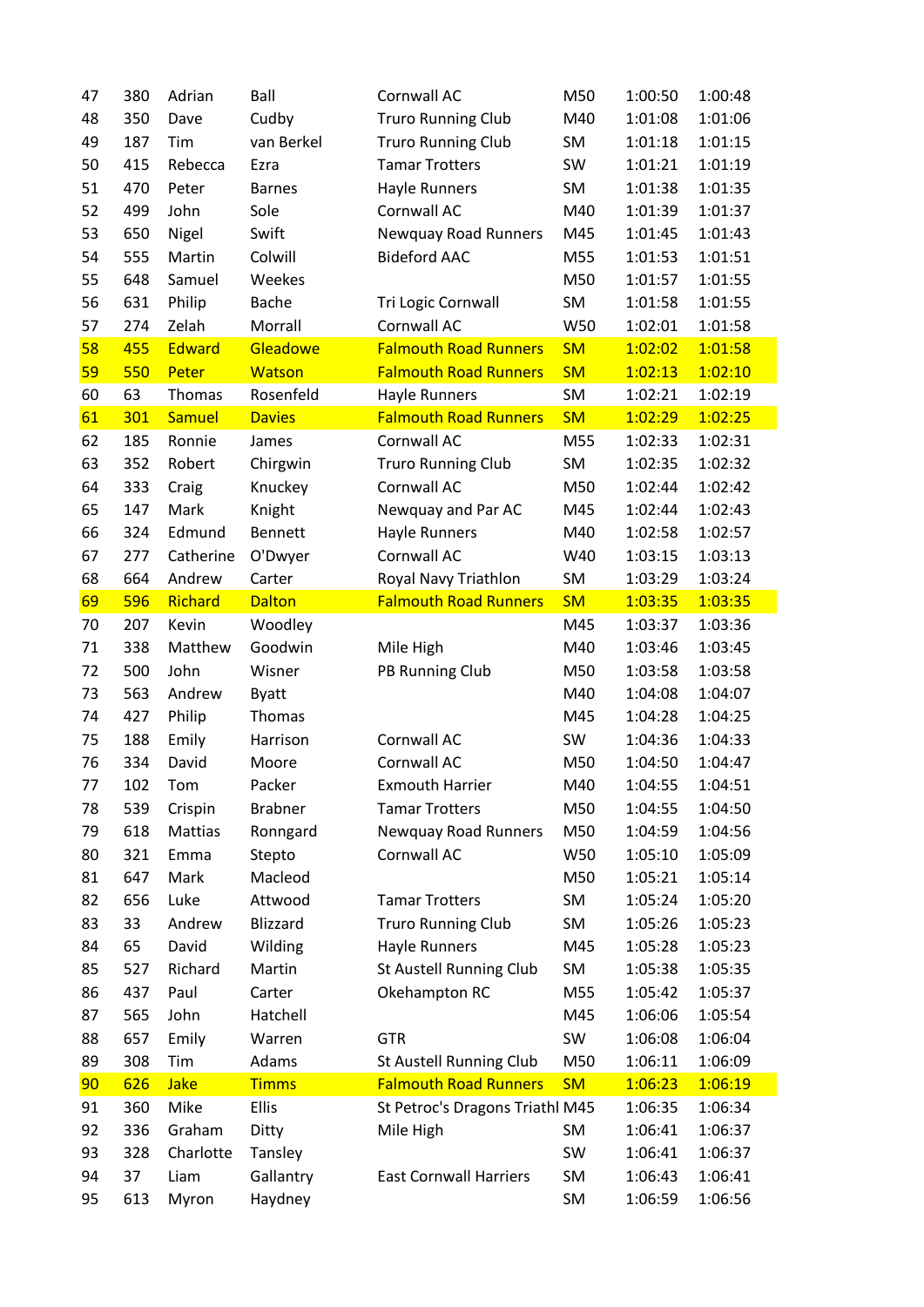| 96         | 530 | Kevin         | Edwards         | <b>Tamar Trotters</b>          | M55        | 1:07:04 | 1:07:00 |
|------------|-----|---------------|-----------------|--------------------------------|------------|---------|---------|
| 97         | 272 | Andy          | Rich            | St Austell Running Club        | M45        | 1:07:06 | 1:07:03 |
| 98         | 153 | Joanne        | Robinson        | Looe Pioneers Running Clu W45  |            | 1:07:14 | 1:07:06 |
| 99         | 396 | Ralph         | Graves          | <b>Truro Running Club</b>      | M45        | 1:07:26 | 1:07:23 |
| 100        | 84  | Cadan         | Crowle          | <b>East Cornwall Harriers</b>  | <b>SM</b>  | 1:07:34 | 1:07:28 |
| 101        | 105 | Matt          | Fox             | Cornwall AC                    | SM         | 1:07:41 | 1:07:37 |
| 102        | 462 | Gary          | Richards        | Cornwall AC                    | M50        | 1:07:41 | 1:07:38 |
| 103        | 552 | Anna          | Jenkins         | Cornwall AC                    | W40        | 1:07:43 | 1:07:41 |
| 104        | 467 | Liam          | Donelly         | St Austell Running Club        | SM         | 1:07:44 | 1:07:40 |
| 105        | 21  | Steve         | <b>Baker</b>    | <b>Tamar Trotters</b>          | M60        | 1:07:57 | 1:07:52 |
| 106        | 265 | Rebecca       | Stobart         | Cornwall AC                    | SW         | 1:08:05 | 1:08:00 |
| 107        | 276 | Peter         | Rackstraw       | <b>Falmouth Road Runners</b>   | <b>SM</b>  | 1:08:21 | 1:08:17 |
| 108        | 120 | Chris         | Annear          | Vegan Runners UK               | SM         | 1:08:23 | 1:08:20 |
| 109        | 310 | David         | Philp           | <b>East Cornwall Harriers</b>  | M60        | 1:08:24 | 1:08:19 |
| 110        | 166 | Mark          | Sweeney         | St Austell Running Club        | M55        | 1:08:26 | 1:08:20 |
| 111        | 553 | James         | <b>Bunce</b>    | Tri Logic Cornwall             | M40        | 1:08:30 | 1:08:27 |
| 112        | 313 | James         | Woolas          | <b>Newquay Road Runners</b>    | <b>SM</b>  | 1:08:33 | 1:08:27 |
| 113        | 191 | Jake          | Freeland        | Hayle Runners                  | SM         | 1:08:37 | 1:08:31 |
| 114        | 619 | Andrew        | Pollard         | <b>Tamar Trotters</b>          | M50        | 1:08:37 | 1:08:32 |
| 115        | 409 | Martin        | Davis           | Newquay Road Runners           | M60        | 1:08:45 | 1:08:40 |
| 116        | 94  | Jon           | Eldon           | Hayle Runners                  | M60        | 1:08:46 | 1:08:42 |
| 117        | 31  | Glynn         | Edwards         | Lonely Goat RC                 | SM         | 1:08:56 | 1:08:47 |
| 118        | 367 | Justin        | Dicken          | Cornwall AC                    | M45        | 1:09:00 | 1:08:52 |
| 119        | 614 | David         | Kilgore         | Storm Plymouth                 | M45        | 1:09:05 | 1:08:59 |
| 120        | 194 | Sarah         | Hoskin          | Mile High                      | SW         | 1:09:28 | 1:09:25 |
| 121        | 291 | Rosie         | Gibbons         | Cornwall AC                    | W40        | 1:09:28 | 1:09:25 |
| 122        | 29  | Mathew        | Henderson       | St Austell Running Club        | SM         | 1:09:40 | 1:09:35 |
| 123        | 174 | Andrew        | Hickson         | Cornwall AC                    | M55        | 1:09:42 | 1:09:40 |
| 124        | 567 | Ross          | Duerden         | Tri Logic Cornwall             | SM         | 1:09:46 | 1:09:42 |
| 125        | 580 | Anthony       | Worthington     |                                | M50        | 1:10:13 | 1:10:05 |
| 126        | 341 | Adrian        | <b>Mutsaers</b> | Mile High                      | M50        | 1:10:18 | 1:10:15 |
| 127        | 332 | Shaun         | Mellow          | Lonely Goat RC                 | <b>SM</b>  | 1:10:38 | 1:10:26 |
| 128        | 663 | James         | <b>Burch</b>    | Lonely Goat RC                 | <b>SM</b>  | 1:10:41 | 1:10:27 |
| 129        | 408 | Paul          | Johnson         | <b>St Austell Running Club</b> | <b>SM</b>  | 1:10:45 | 1:10:38 |
| 130        | 658 | Sean          | Quinn           |                                | M50        | 1:10:53 | 1:10:47 |
| 131        | 587 | Jiri          | Kempny          | Vegan Runners UK               | M45        | 1:10:58 | 1:10:53 |
| 132        | 246 | Melissa       | Nicholas        | Hayle Runners                  | SW         | 1:11:00 | 1:10:53 |
| 133        | 215 | Kevin         | Marshall        | Launceston Road Runners M55    |            | 1:11:23 | 1:11:16 |
| 134        | 502 | Melodie       | Manners         | Hayle Runners                  | SW         | 1:11:35 | 1:11:28 |
| <b>135</b> | 48  | <b>Emma</b>   | <b>Mossop</b>   | <b>Falmouth Road Runners</b>   | <b>W45</b> | 1:11:54 | 1:11:49 |
| <b>136</b> | 356 | <b>Daniel</b> | <b>Stevens</b>  | <b>Falmouth Road Runners</b>   | <b>M50</b> | 1:11:55 | 1:11:35 |
| 137        | 384 | Glynn         | Davis           |                                | M55        | 1:12:04 | 1:11:59 |
| 138        | 395 | Alan          | Wherry          | St Austell Running Club        | M55        | 1:12:12 | 1:12:01 |
| 139        | 59  | Oisin         | Curtis          | Hayle Runners                  | SM         | 1:12:13 | 1:12:06 |
| 140        | 133 | Stuart        | Richards        | St Austell Running Club        | M45        | 1:12:20 | 1:12:16 |
| 141        | 53  | Tim           | Twiggs          | Hayle Runners                  | M55        | 1:12:23 | 1:12:07 |
| 142        | 250 | Paul          | Booty           | <b>Newquay Road Runners</b>    | M50        | 1:12:25 | 1:12:14 |
| 143        | 50  | Jane          | <b>Bremner</b>  | <b>Tamar Trotters</b>          | W60        | 1:12:26 | 1:12:14 |
| 144        | 434 | Simon         | Webber          | <b>East Cornwall Harriers</b>  | M65        | 1:12:28 | 1:12:22 |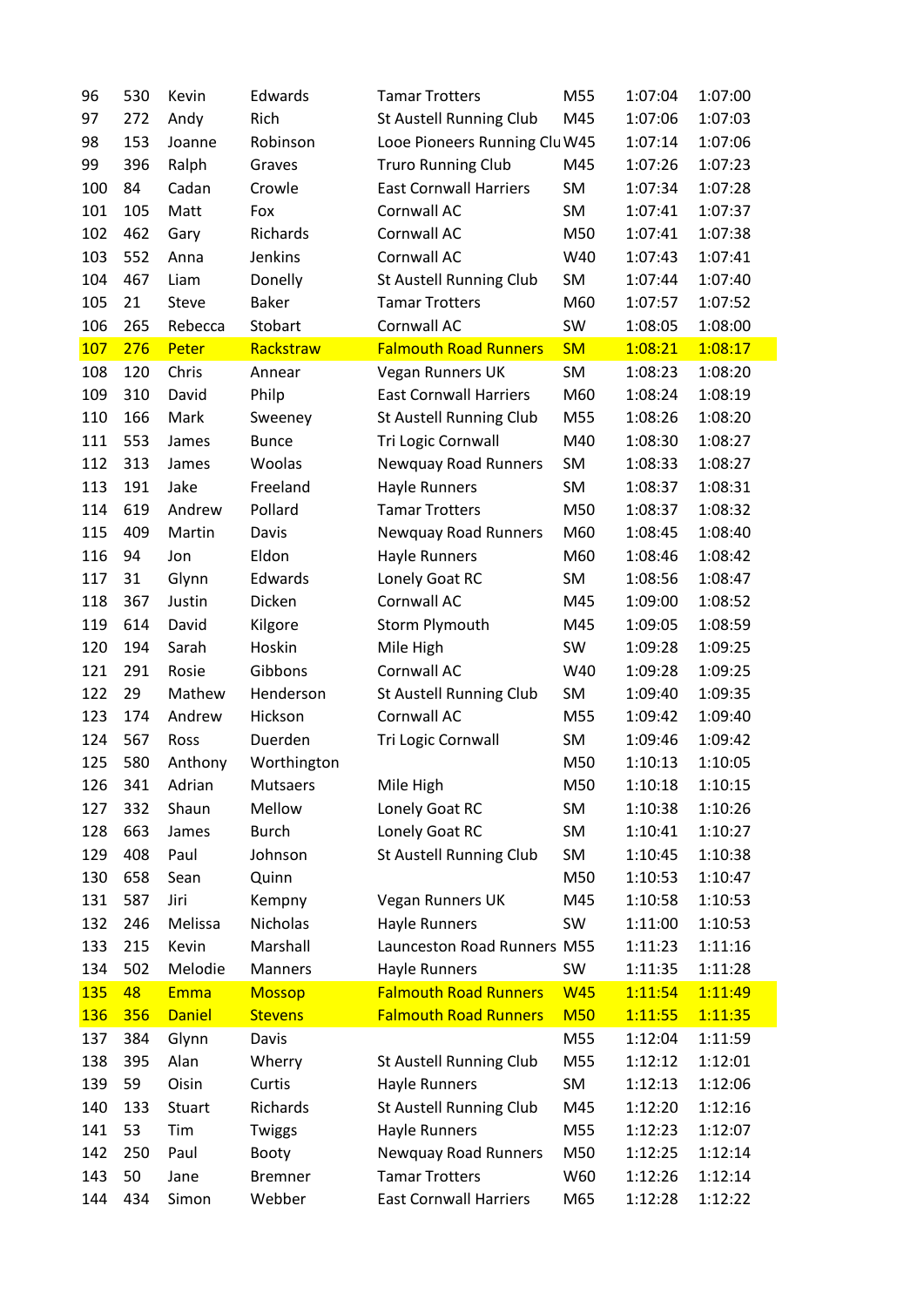| 145 | 181 | Kaye         | Patterson      | <b>East Cornwall Harriers</b>   | SW         | 1:12:38 | 1:12:28 |
|-----|-----|--------------|----------------|---------------------------------|------------|---------|---------|
| 146 | 386 | Andy         | Stallard       | <b>Truro Running Club</b>       | M55        | 1:12:39 | 1:12:33 |
| 147 | 645 | Rebecca      | Morgan         | <b>Truro Running Club</b>       | W40        | 1:12:49 | 1:12:41 |
| 148 | 361 | Amanda       | Hewitt         | Cornwall AC                     | W45        | 1:12:52 | 1:12:44 |
| 149 | 466 | Katy         | Jenkins        | <b>Truro Running Club</b>       | W40        | 1:12:55 | 1:12:47 |
| 150 | 630 | Michael      | Hawke          | St Austell Athletes Runnin; M40 |            | 1:12:56 | 1:12:37 |
| 151 | 38  | Martyn       | Prouse         | PB Running Club                 | M45        | 1:13:01 | 1:12:57 |
| 152 | 510 | Victoria     | Jackson        | <b>Truro Running Club</b>       | W50        | 1:13:02 | 1:12:53 |
| 153 | 358 | James        | Jurkiewicz     |                                 | SM         | 1:13:03 | 1:12:53 |
| 154 | 44  | Mandy        | Gibson         | Looe Pioneers Running Clu W45   |            | 1:13:18 | 1:13:09 |
| 155 | 216 | Julia        | Pearce         | Cornwall AC                     | W45        | 1:13:31 | 1:13:31 |
| 156 | 431 | Richard      | Foster         | Launceston Road Runners M45     |            | 1:13:35 | 1:13:27 |
| 157 | 654 | Adam         | <b>Bugden</b>  |                                 | M40        | 1:13:37 | 1:13:24 |
| 158 | 451 | Tommy        | Polglase       | <b>Carn Runners</b>             | M70        | 1:13:41 | 1:13:33 |
| 159 | 609 | Fiona        | Montague       | <b>Tamar Trotters</b>           | W45        | 1:13:46 | 1:13:34 |
| 160 | 635 | Paul         | Grayston       |                                 | M60        | 1:13:49 | 1:13:33 |
| 161 | 318 | Revis        | Crowle         | <b>East Cornwall Harriers</b>   | W55        | 1:13:50 | 1:13:44 |
| 162 | 347 | Sharon       | Daw            | <b>East Cornwall Harriers</b>   | W55        | 1:13:51 | 1:13:44 |
| 163 | 34  | Benjamin     | Annear         | <b>Truro Running Club</b>       | SM         | 1:13:54 | 1:13:45 |
| 164 | 30  | Ross         | Lawry          | St Austell Running Club         | M45        | 1:14:08 | 1:14:02 |
| 165 | 125 | Rebecca      | Tossell        | Hayle Runners                   | SW         | 1:14:15 | 1:14:10 |
| 166 | 258 | Michael      | Darke          |                                 | M60        | 1:14:18 | 1:14:09 |
| 167 | 529 | Sonia        | Ciampalini     |                                 | SW         | 1:14:19 | 1:14:10 |
| 168 | 101 | <b>David</b> | Foy            | <b>Falmouth Road Runners</b>    | <b>M50</b> | 1:14:24 | 1:14:11 |
|     |     | Liam         | O'Neill        |                                 | SM         | 1:14:28 |         |
| 169 | 130 |              |                | Hayle Runners                   |            |         | 1:14:10 |
| 170 | 263 | Richard      | Chynoweth      | <b>Truro Running Club</b>       | M40        | 1:14:28 | 1:14:20 |
| 171 | 535 | Andy         | Millward       | <b>Carn Runners</b>             | M60        | 1:14:39 | 1:14:31 |
| 172 | 449 | Chris        | Ullman         | <b>East Cornwall Harriers</b>   | M50        | 1:14:49 | 1:14:41 |
| 173 | 262 | Martin       | Hynes          | Launceston Road Runners M65     |            | 1:14:53 | 1:14:45 |
| 174 | 456 | Jason        | Elliott        | <b>Newquay Road Runners</b>     | M45        | 1:14:55 | 1:14:47 |
| 175 | 673 | Emma         | Paull          |                                 | SW         | 1:15:10 | 1:15:04 |
| 176 | 41  | Simon        | Ainsley        |                                 | M40        | 1:15:13 | 1:15:03 |
| 177 | 132 | Rachel       | Vague          | Tri Logic Cornwall              | SW         | 1:15:19 | 1:15:05 |
| 178 | 394 | Jonathan     | Berridge       | <b>Truro Running Club</b>       | M50        | 1:15:22 | 1:15:08 |
| 179 | 12  | Malcolm      | Roberts        | St Austell Running Club         | M65        | 1:15:23 | 1:15:18 |
| 180 | 144 | Glyn         | <b>Talling</b> | Newquay Road Runners            | M50        | 1:15:24 | 1:15:12 |
| 181 | 259 | Emma         | Nicholls       |                                 | W40        | 1:15:31 | 1:15:18 |
| 182 | 157 | Stella       | Gardener       | Newquay Road Runners            | SW         | 1:15:37 | 1:15:27 |
| 183 | 536 | Gareth       | Honer          |                                 | SM         | 1:15:39 | 1:15:26 |
| 184 | 261 | Jaine        | Hynes          | Launceston Road Runners W55     |            | 1:15:53 | 1:15:46 |
| 185 | 126 | David        | Simpson        |                                 | M60        | 1:15:55 | 1:15:46 |
| 186 | 533 | Craig        | Varcoe         |                                 | SM         | 1:15:55 | 1:15:32 |
| 187 | 71  | Debbie       | Mitchell       | Hayle Runners                   | W45        | 1:15:56 | 1:15:47 |
| 188 | 568 | Joe          | Beer           | Hayle Runners                   | M50        | 1:15:57 | 1:15:47 |
| 189 | 632 | Frazer       | Humbles        | Hayle Runners                   | SM         | 1:15:59 | 1:15:23 |
| 190 | 370 | Pete         | Walker         | <b>Truro Running Club</b>       | SM         | 1:16:02 | 1:15:52 |
| 191 | 366 | Rachael      | Thomas         | Cornwall AC                     | W45        | 1:16:10 | 1:16:02 |
| 192 | 433 | Mark         | Trebilcock     | Cornwall AC                     | M60        | 1:16:11 | 1:16:04 |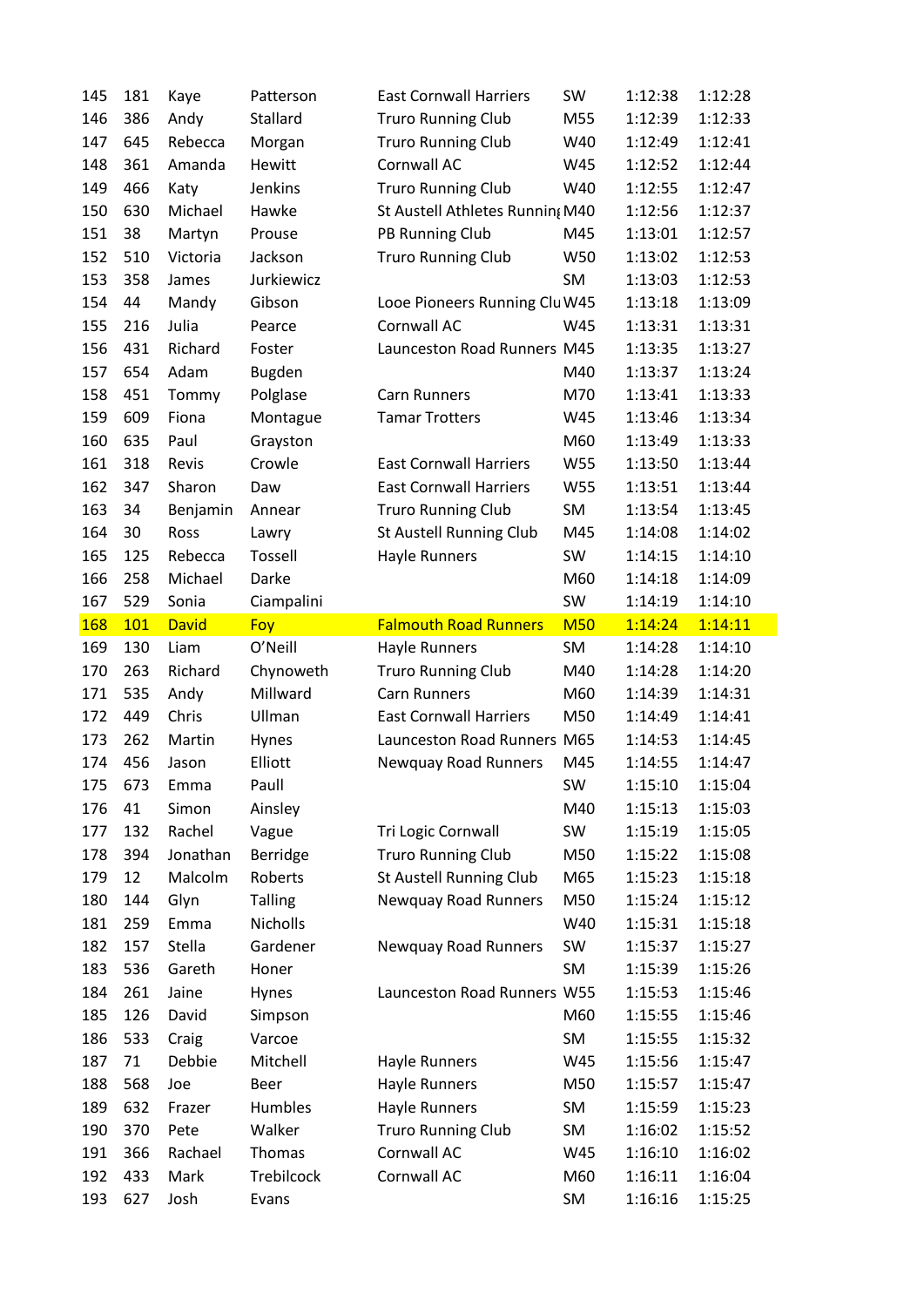| 194 | 637 | Stephen      | Lawrence               | Dartford road runners         | M45        | 1:16:19 | 1:16:01 |
|-----|-----|--------------|------------------------|-------------------------------|------------|---------|---------|
| 195 | 116 | Karen        | <b>Harrison Pascoe</b> | Cornwall AC                   | W50        | 1:16:25 | 1:16:17 |
| 196 | 123 | Eve          | Hearle                 | Newquay Road Runners          | W40        | 1:16:26 | 1:16:14 |
| 197 | 489 | Tim          | Sleeman                | Holsworthy Running Club       | M50        | 1:16:27 | 1:16:07 |
| 198 | 286 | Darren       | Letcher                |                               | M45        | 1:16:32 | 1:16:31 |
| 199 | 528 | Gemma        | Martin                 |                               | W45        | 1:16:36 | 1:16:20 |
| 200 | 273 | Sean         | Pulley                 | Hayle Runners                 | M60        | 1:16:40 | 1:15:54 |
| 201 | 239 | Andrew       | Sims                   | <b>East Cornwall Harriers</b> | M55        | 1:16:45 | 1:16:35 |
| 202 | 206 | William      | <b>Burrows</b>         | Cornwall AC                   | M45        | 1:16:56 | 1:16:47 |
| 203 | 243 | Emily        | Ellen                  | Hayle Runners                 | W40        | 1:16:57 | 1:16:42 |
| 204 | 57  | Peter        | Allen                  | Newquay Road Runners          | M60        | 1:17:00 | 1:16:53 |
| 205 | 322 | Ellen        | Jones                  | Cornwall AC                   | SW         | 1:17:08 | 1:17:00 |
| 206 | 200 | Emma         | Clark                  | Looe Pioneers Running Clu SW  |            | 1:17:10 | 1:16:57 |
| 207 | 432 | Helen        | Mitchell               | <b>Truro Running Club</b>     | W55        | 1:17:11 | 1:16:59 |
| 208 | 97  | Peter        | Hammond                | Cornwall AC                   | M50        | 1:17:24 | 1:17:11 |
| 209 | 625 | Mike         | Whitehouse             | Hayle Runners                 | M40        | 1:17:28 | 1:17:20 |
| 210 | 154 | Andrew       | Ellis                  | Hayle Runners                 | M50        | 1:17:35 | 1:17:28 |
| 211 | 77  | Paul         | Allan                  | Hayle Runners                 | M55        | 1:17:39 | 1:17:23 |
| 212 | 236 | Harriet      | Frost                  | Newquay Road Runners          | SW         | 1:17:44 | 1:17:33 |
| 213 | 220 | Oli          | Nidds                  | Carn Runners                  | SM         | 1:17:47 | 1:17:40 |
| 214 | 74  | Alison       | Catnach                | Looe Pioneers Running Clu W45 |            | 1:18:09 | 1:17:55 |
| 215 | 349 | Chris        | Chirgwin               | <b>Truro Running Club</b>     | SM         | 1:18:11 | 1:17:57 |
| 216 | 326 | Elliot       | Walker                 | Newquay Road Runners          | M50        | 1:18:16 | 1:18:04 |
| 217 | 93  | Marty        | Barnfield              | <b>Bodmin Road Runners</b>    | M45        | 1:18:21 | 1:18:09 |
| 218 | 571 | Matthew      | Wilson                 | Cornwall AC                   | M45        | 1:18:38 | 1:18:20 |
| 219 | 542 | Callum       | Pinch                  | <b>Truro Running Club</b>     | SM         | 1:18:48 | 1:18:33 |
| 220 | 558 | Steven       | <b>Bullen</b>          | <b>Tamar Trotters</b>         | M50        | 1:18:58 | 1:18:43 |
| 221 | 479 | Vivian       | <b>Bray</b>            | Cornwall AC                   | M55        | 1:19:01 | 1:18:49 |
| 222 | 544 | Michelle     | Hague                  | Newquay Road Runners          | W45        | 1:19:13 | 1:19:01 |
| 223 | 512 | Sarah        | Worth                  | Launceston Road Runners W45   |            | 1:19:17 | 1:19:06 |
| 224 | 604 | Susanne      | Wood                   | Cornwall AC                   | W40        | 1:19:25 | 1:19:03 |
| 225 | 469 | Claire       | Winfield               | Launceston Road Runners W50   |            | 1:19:31 | 1:19:21 |
| 226 | 219 | Nigel        | Tucker                 |                               | M40        | 1:19:39 | 1:19:19 |
| 227 | 381 | Rosie        | <b>Bradbury</b>        | <b>Falmouth Road Runners</b>  | <b>SW</b>  | 1:19:50 | 1:19:36 |
| 228 | 24  | Michael      | Counter                | St Austell Running Club       | M55        | 1:20:00 | 1:19:54 |
| 229 | 49  | Timothy      | Cooper                 |                               | M40        | 1:20:02 | 1:19:42 |
| 230 | 561 | <b>Katie</b> | Robinson               | <b>Falmouth Road Runners</b>  | <b>SW</b>  | 1:20:02 | 1:19:51 |
| 231 | 139 | Angie        | <b>Burkey</b>          | Newquay Road Runners          | W40        | 1:20:04 | 1:19:57 |
| 232 | 643 | Joshua       | White                  |                               | <b>SM</b>  | 1:20:06 | 1:19:35 |
| 233 | 47  | Philip       | Gibson                 | Looe Pioneers Running Clu M45 |            | 1:20:09 | 1:19:56 |
| 234 | 8   | John         | Ainsworth              | <b>Tamar Trotters</b>         | M55        | 1:20:11 | 1:19:59 |
| 235 | 229 | Terence      | Venter                 |                               | <b>SM</b>  | 1:20:37 | 1:20:26 |
| 236 | 85  | Paul         | Oliver                 | <b>Falmouth Road Runners</b>  | <b>M55</b> | 1:20:38 | 1:20:13 |
| 237 | 475 | Thomas       | <b>Burns</b>           | St Austell Running Club       | SM         | 1:20:42 | 1:20:22 |
| 238 | 522 | Angela       | Netherwood             |                               | W45        | 1:20:43 | 1:20:28 |
| 239 | 14  | Louise       | Gregg                  |                               | W50        | 1:20:49 | 1:20:42 |
| 240 | 13  | Paul         | Gregg                  | <b>Tamar Trotters</b>         | M55        | 1:20:49 | 1:20:42 |
| 241 | 559 | Chris        | Rowe                   | <b>Carn Runners</b>           | M55        | 1:20:50 | 1:20:36 |
| 242 | 585 | Joseph       | Stanford               | <b>Truro Running Club</b>     | M45        | 1:20:50 | 1:20:43 |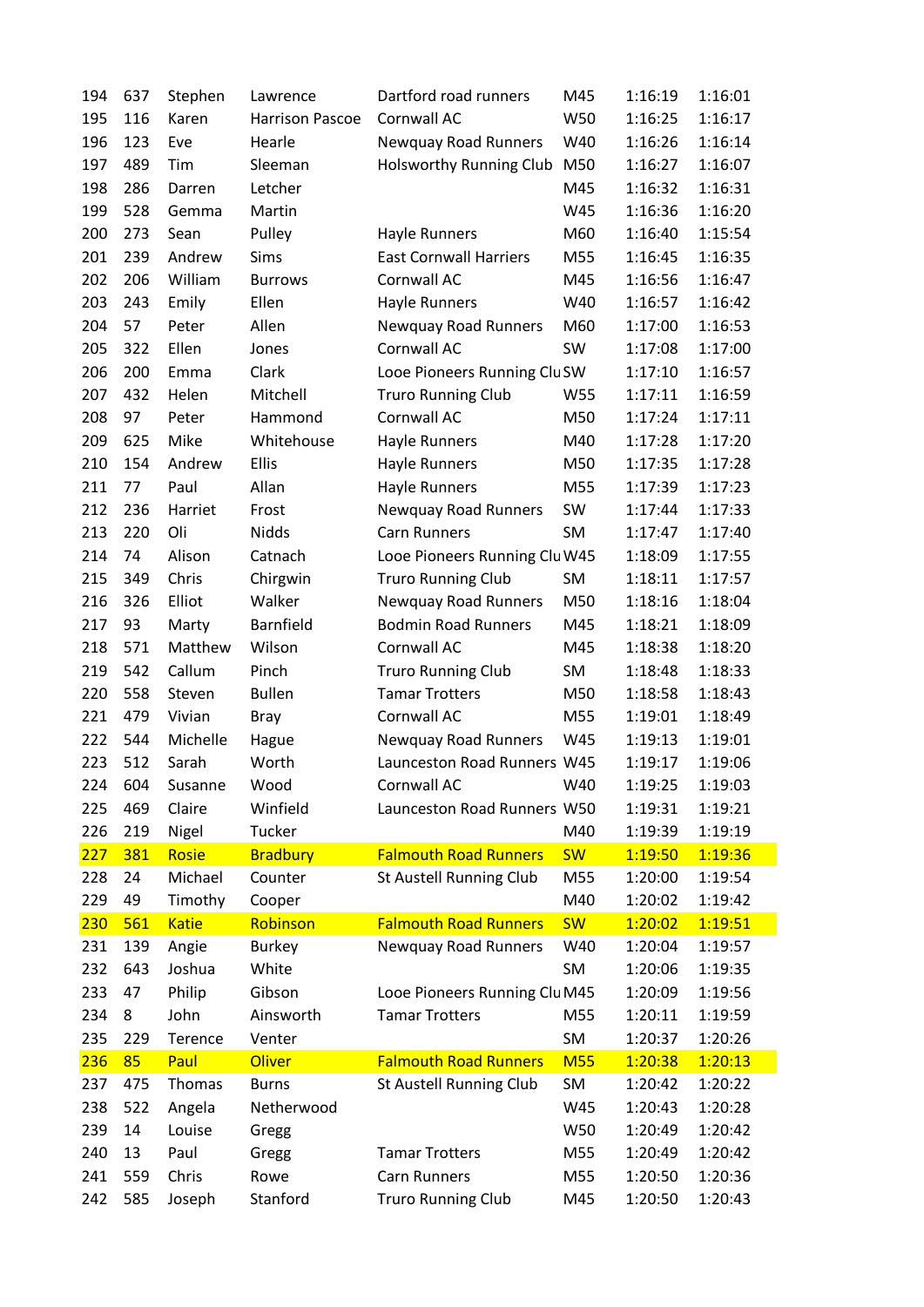| 243 | 644 | Stephen      | Jones           | Lonely Goat RC                  | M40        | 1:20:54 | 1:20:31 |
|-----|-----|--------------|-----------------|---------------------------------|------------|---------|---------|
| 244 | 440 | Anna         | Carter          | Newquay Road Runners            | SW         | 1:20:56 | 1:20:46 |
| 245 | 79  | Anthony      | <b>Burrows</b>  | Hayle Runners                   | M55        | 1:20:58 | 1:20:41 |
| 246 | 52  | Corinne      | Gerrard         | Hayle Runners                   | W50        | 1:21:03 | 1:20:54 |
| 247 | 275 | Michael      | Orchard         | Hayle Runners                   | M60        | 1:21:03 | 1:20:53 |
| 248 | 598 | Guy          | <b>Boswell</b>  | Plymouth Musketeers Run M55     |            | 1:21:10 | 1:20:44 |
| 249 | 266 | Cris         | Peck            | <b>Tamar Trotters</b>           | M55        | 1:21:23 | 1:21:09 |
| 250 | 98  | Debbie       | Jones           | Looe Pioneers Running Clu W50   |            | 1:21:30 | 1:21:01 |
| 251 | 588 | Pete         | Jennings        |                                 | M55        | 1:21:33 | 1:21:12 |
| 252 | 190 | Tanya        | Coleman         |                                 | W50        | 1:21:41 | 1:21:28 |
| 253 | 253 | Andrew       | James           | Hayle Runners                   | M40        | 1:21:42 | 1:21:31 |
| 254 | 680 | <b>Chris</b> | Parker          | <b>Falmouth Road Runners</b>    | <b>M50</b> | 1:21:46 | 1:21:27 |
| 255 | 436 | Janette      | Beaton          | <b>Tavistock AC</b>             | W50        | 1:21:53 | 1:21:46 |
| 256 | 192 | Luke         | <b>Bennett</b>  |                                 | M55        | 1:21:58 | 1:21:35 |
| 257 | 167 | Claire       | Mildenhall      | <b>Newquay Road Runners</b>     | W45        | 1:22:04 | 1:21:53 |
| 258 | 602 | Kelly        | <b>Bills</b>    | Carn Runners                    | W45        | 1:22:06 | 1:21:52 |
| 259 | 131 | Lee          | Strickland      | Hayle Runners                   | W45        | 1:22:10 | 1:22:01 |
| 260 | 270 | Martin       | Dinham          |                                 | M50        | 1:22:12 | 1:21:58 |
| 261 | 297 | Alison       | Roose           | <b>Newquay Road Runners</b>     | W45        | 1:22:28 | 1:22:14 |
| 262 | 660 | Thomas       | Hill            |                                 | <b>SM</b>  | 1:22:29 | 1:22:24 |
| 263 | 392 | Helen        | Thomas          | <b>Truro Running Club</b>       | W50        | 1:22:30 | 1:22:09 |
| 264 | 540 | Mark         | Trevail         |                                 | M45        | 1:22:32 | 1:22:03 |
| 265 | 240 | Natasha      | Stevens         | Bodmin Women's RC               | W45        | 1:22:36 | 1:22:18 |
| 266 | 429 | Stephanie    | Langley         |                                 | SW         | 1:22:37 | 1:22:18 |
| 267 | 372 | Jan          | Wolf            |                                 | M40        | 1:22:38 | 1:22:19 |
| 268 | 642 | Tom          | Hickmott        |                                 | M55        | 1:22:40 | 1:22:03 |
| 269 | 103 | Mark         | <b>Bennetts</b> | St Austell Athletes Running M40 |            | 1:22:41 | 1:22:22 |
| 270 | 498 | Steven       | Jenkin          | Cornwall AC                     | M45        | 1:22:42 | 1:22:25 |
| 271 | 112 | Derrick      | Frantz          | Cornwall AC                     | M55        | 1:22:42 | 1:22:23 |
| 272 | 590 | Alice        | Lewis           | <b>Dursley Running Club</b>     | W60        | 1:22:42 | 1:22:29 |
| 273 | 389 | Olivia       | Pellowe         | Carn Runners                    | W40        | 1:22:45 | 1:22:25 |
| 274 | 373 | Amy          | Gregory         | Newquay Road Runners            | SW         | 1:22:51 | 1:22:41 |
| 275 | 473 | Ella         | Williams        | Newquay Road Runners            | W45        | 1:23:03 | 1:22:53 |
| 276 | 66  | Steven       | Maclaren        | Hayle Runners                   | M50        | 1:23:07 | 1:22:56 |
| 277 | 134 | Gary         | Swain           | Hayle Runners                   | M55        | 1:23:27 | 1:22:59 |
| 278 | 307 | Eleanor      | Ellison         | Newquay Road Runners            | W65        | 1:23:27 | 1:23:17 |
| 279 | 430 | Thomas       | Clark           |                                 | SM         | 1:23:36 | 1:23:16 |
| 280 | 211 | Lisa         | Gower           | Tri Logic Cornwall              | W50        | 1:23:42 | 1:23:28 |
| 281 | 223 | Mary         | Rossetti        |                                 | W40        | 1:23:43 | 1:23:27 |
| 282 | 209 | Keith        | Gale            |                                 | M50        | 1:23:51 | 1:23:33 |
| 283 | 579 | Simon        | Jones           |                                 | M45        | 1:23:51 | 1:23:33 |
| 284 | 363 | Tracey       | Nicholls        | Cornwall AC                     | W55        | 1:24:02 | 1:23:54 |
| 285 | 515 | Richard      | Morton          | <b>Tamar Trotters</b>           | M65        | 1:24:08 | 1:23:56 |
| 286 | 414 | Gregg        | Norton          | St Austell Running Club         | M40        | 1:24:10 | 1:23:47 |
| 287 | 610 | Mike         | Merelie         | St Austell Running Club         | M45        | 1:24:11 | 1:23:48 |
| 288 | 312 | Rob          | Pick            | <b>East Cornwall Harriers</b>   | M65        | 1:24:31 | 1:24:00 |
| 289 | 385 | Tessa        | Mason           | <b>East Cornwall Harriers</b>   | W60        | 1:24:33 | 1:24:07 |
| 290 | 547 | Gail         | Aspden          | Hayle Runners                   | W50        | 1:24:48 | 1:24:31 |
| 291 | 288 | Victoria     | Humphreys       | <b>East Cornwall Harriers</b>   | SW         | 1:24:49 | 1:24:22 |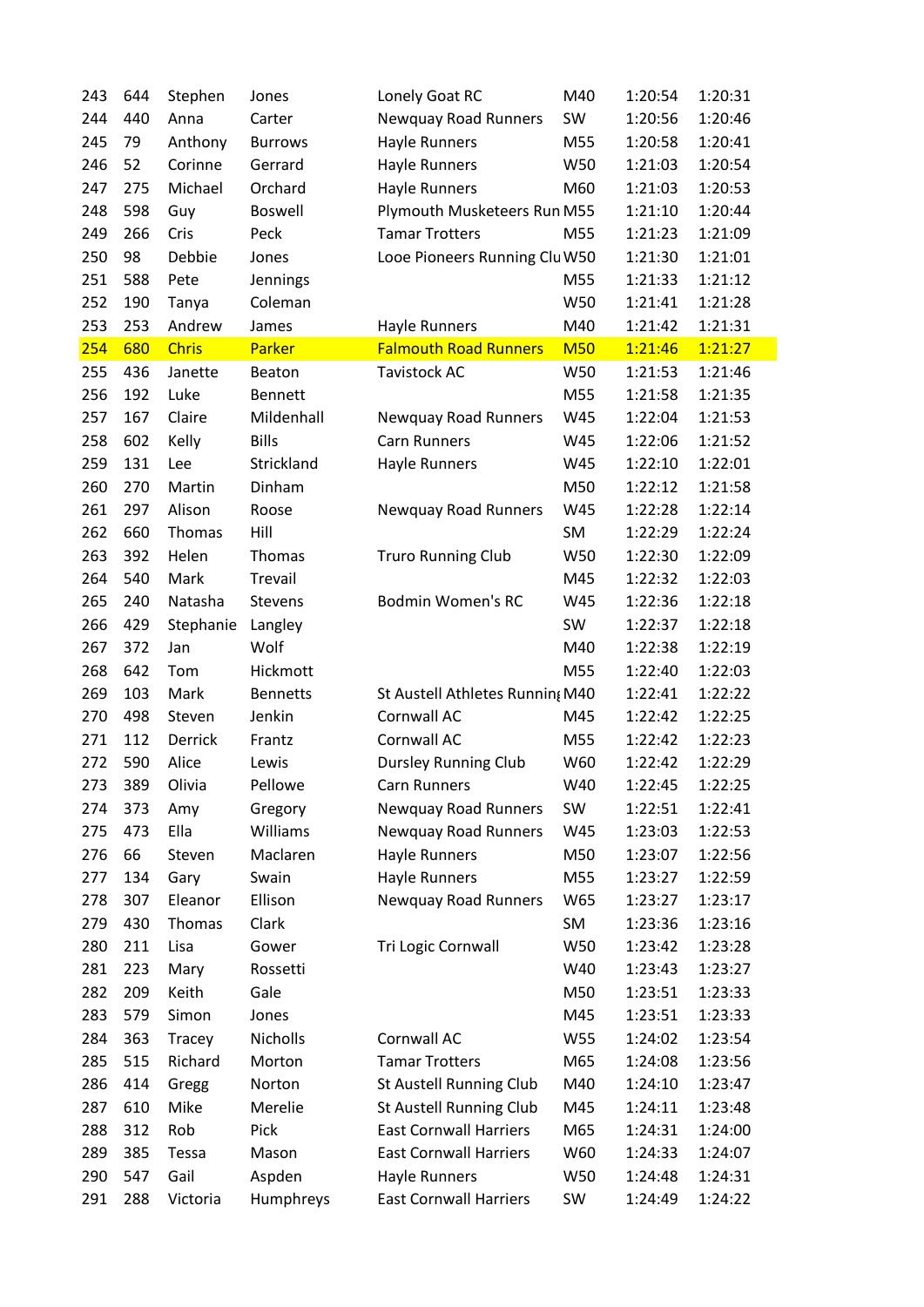| 292 | 199 | David              | Wright             | Hayle Runners                        | M55        | 1:24:57 | 1:24:12 |
|-----|-----|--------------------|--------------------|--------------------------------------|------------|---------|---------|
| 293 | 576 | Natasha            | Hennings           | <b>Truro Running Club</b>            | W45        | 1:25:08 | 1:24:48 |
| 294 | 298 | <b>Mark</b>        | <b>Pinnick</b>     | <b>Falmouth Road Runners</b>         | <b>M40</b> | 1:25:35 | 1:25:09 |
| 295 | 634 | Laura              | Pryor              |                                      | SW         | 1:25:38 | 1:25:22 |
| 296 | 128 | Darren             | Hardwick           | Looe Pioneers Running Clu M50        |            | 1:25:39 | 1:25:09 |
| 297 | 252 | Andy               | Moore              | Hayle Runners                        | M60        | 1:25:40 | 1:25:30 |
| 298 | 458 | Claire             | Longman            | <b>Truro Running Club</b>            | W45        | 1:25:45 | 1:25:24 |
| 299 | 290 | Grahame            | Mace               | Looe Pioneers Running Clu M45        |            | 1:25:51 | 1:25:23 |
| 300 | 545 | John               | Sudell             | <b>East Cornwall Harriers</b>        | M65        | 1:25:53 | 1:25:03 |
| 301 | 388 | <b>Brian</b>       | Wiles              | Launceston Road Runners M75          |            | 1:25:56 | 1:25:47 |
| 302 | 425 | Mark               | Colton-Taylor      | <b>Truro Running Club</b>            | M60        | 1:25:58 | 1:25:36 |
| 303 | 666 | Mark               | Simpson            | Launceston Road Runners SM           |            | 1:25:58 | 1:25:49 |
| 304 | 483 | Ashley             | Elliott            | <b>East Cornwall Harriers</b>        | SW         | 1:26:00 | 1:25:45 |
| 305 | 411 | James              | Rooney             |                                      | M60        | 1:26:14 | 1:25:53 |
| 306 | 589 | Joanna             | Marcinekova        | Cornwall AC                          | W40        | 1:26:19 | 1:26:03 |
| 307 | 480 | Heather            | Stacey             | Holsworthy Running Club              | SW         | 1:26:26 | 1:26:03 |
| 308 | 155 | Chunky (An Penhaul |                    | Hayle Runners                        | M70        | 1:26:31 | 1:26:16 |
| 309 | 622 | George             | Erics              | Hayle Runners                        | M40        | 1:26:33 | 1:26:21 |
| 310 | 594 | Hannah             | Smith              | Hayle Runners                        | SW         | 1:26:37 | 1:26:14 |
| 311 | 368 | Alice              | Lane               | <b>Romsey Road Runners</b>           | W50        | 1:26:54 | 1:26:22 |
| 312 | 51  | Kevin              | Silver             | Hayle Runners                        | M55        | 1:26:55 | 1:26:12 |
| 313 | 516 | Jim                | Lee                |                                      | SM         | 1:26:57 | 1:26:34 |
| 314 | 100 | Patrick            | Haynes             | St Austell Running Club              | M55        | 1:27:03 | 1:26:40 |
| 315 | 476 | Mandy              | Watts              | Newquay Road Runners                 | W50        | 1:27:05 | 1:26:54 |
|     |     |                    |                    |                                      |            |         |         |
| 316 | 406 | <b>Daisy</b>       | <b>Booker</b>      | <b>Falmouth Road Runners</b>         | <b>SW</b>  | 1:27:05 | 1:26:44 |
| 317 | 570 | Sasha              | Clark              | Cornwall AC                          | SW         | 1:27:06 | 1:26:44 |
| 318 | 554 | Francesca          | Carpenter          |                                      | SW         | 1:27:25 | 1:27:10 |
| 319 | 264 | <b>Burrow</b>      | Melissa            | Hayle Runners                        | W45        | 1:27:27 | 1:27:12 |
| 320 | 81  | <b>Alison</b>      | Weir               | <b>Falmouth Road Runners</b>         | <b>W50</b> | 1:27:30 | 1:27:06 |
| 321 | 633 | <b>Steve</b>       | Davey              |                                      | M50        | 1:27:35 | 1:27:18 |
| 322 | 69  | Robert             | Kernaghan          | Looe Pioneers Running Clu M50        |            | 1:27:40 | 1:27:12 |
| 323 | 285 | Sarah              | Wilkinson          | Newquay Road Runners                 | W60        | 1:27:43 | 1:27:18 |
| 324 | 189 | Sam                | Murray             | Hayle Runners                        | W55        | 1:27:46 | 1:27:19 |
| 325 | 145 | Gemma              | Vivian             | Hayle Runners                        | SW         | 1:27:52 | 1:27:34 |
| 326 | 494 | Jon                | Mitchell           | Cornwall AC                          | M50        | 1:27:53 | 1:27:34 |
| 327 | 169 | Trevor             | Cornish            | <b>Hayle Runners</b>                 | M55        | 1:27:57 | 1:27:39 |
| 328 | 111 | Miranda            | Flannigan          | Cornwall AC                          | W50        | 1:28:00 | 1:27:50 |
| 329 | 403 | Nigel              | Marshall           | St Austell Running Club              | M50        | 1:28:06 | 1:27:44 |
| 330 | 459 | Claire             | Palmer             | <b>Truro Running Club</b>            | W40        | 1:28:08 | 1:27:40 |
| 331 | 426 | Sharon             | Rowat              | Hayle Runners                        | W50        | 1:28:12 | 1:27:56 |
| 332 | 186 | Paul               |                    |                                      | M45        | 1:28:30 | 1:28:17 |
| 333 | 490 | <b>Mark</b>        | Railton<br>Tamblyn | <b>Falmouth Road Runners</b>         | <b>M60</b> | 1:28:43 | 1:28:20 |
| 334 | 124 | Richard            | Collett            |                                      | SM         | 1:28:44 | 1:27:59 |
| 335 | 82  | Dawn               | Scallan            | Hayle Runners<br><b>Carn Runners</b> | W50        | 1:28:47 | 1:28:16 |
| 336 | 248 | Laura              | Spargo             | <b>Truro Running Club</b>            | SW         | 1:28:55 | 1:28:41 |
| 337 | 238 | Isabel             | Irwin-Bowler       | St Austell Running Club              | SW         | 1:29:00 | 1:28:36 |
| 338 | 651 | Martha             | Carlisle           |                                      | SW         | 1:29:02 | 1:28:31 |
| 339 | 106 | Colin              | Martin             | Newquay Road Runners                 | M65        | 1:29:06 | 1:28:53 |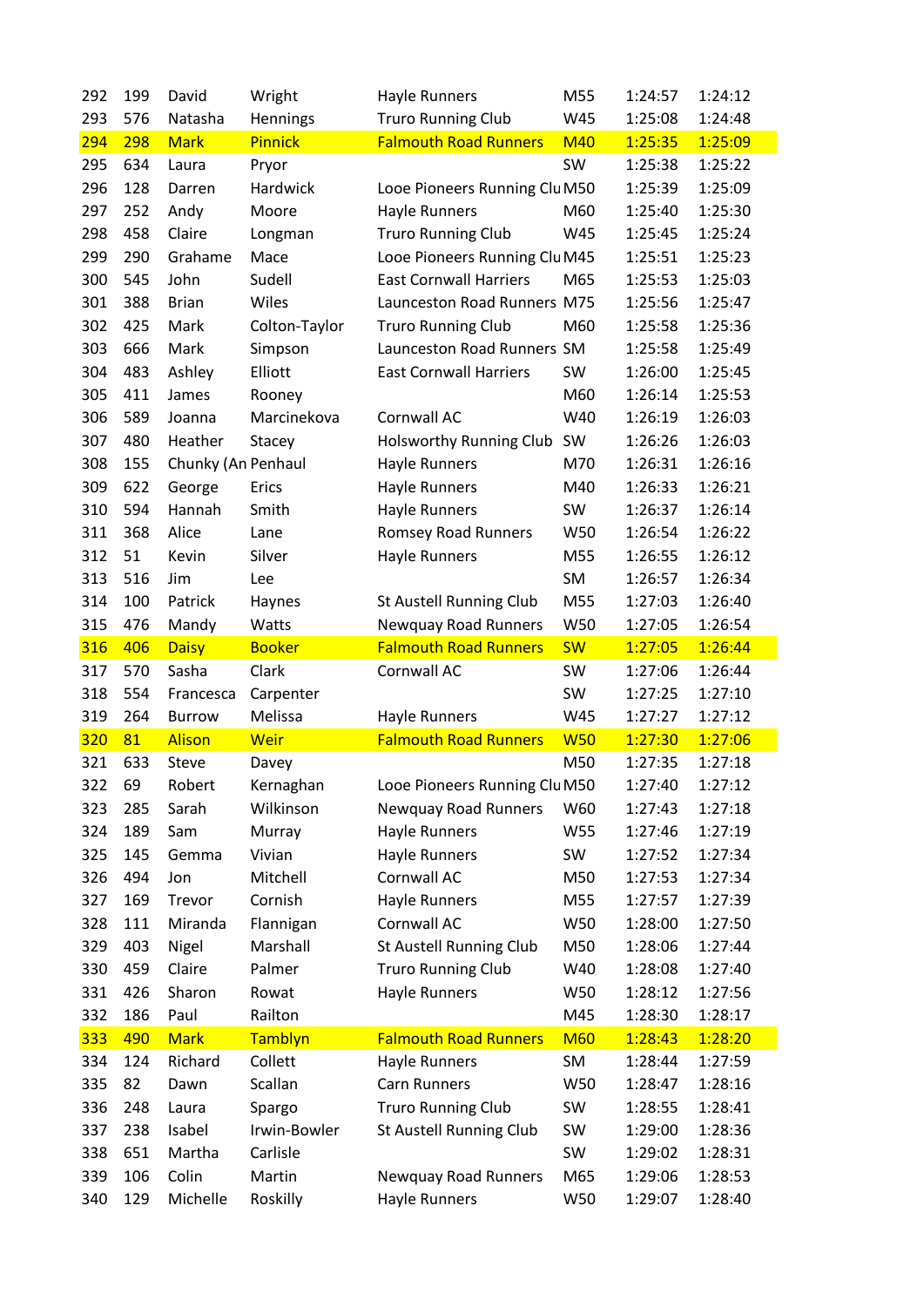| 341 | 572 | Helen              | Kula-Przezwanski Tavistock AC |                                 | W60        | 1:29:15 | 1:28:57 |
|-----|-----|--------------------|-------------------------------|---------------------------------|------------|---------|---------|
| 342 | 279 | Victoria           | <b>Bartlett</b>               |                                 | SW         | 1:29:18 | 1:29:00 |
| 343 | 639 | Graham             | Dalton-Ginn                   | Holsworthy Running Club         | M40        | 1:29:23 | 1:29:00 |
| 344 | 477 | Simon              | James                         | Cornwall AC                     | M50        | 1:29:30 | 1:29:19 |
| 345 | 104 | Marlene            | Grobler                       | <b>Carn Runners</b>             | SW         | 1:29:33 | 1:29:03 |
| 346 | 304 | Tristan            | Lang                          | <b>Truro Running Club</b>       | M45        | 1:29:36 | 1:29:22 |
| 347 | 83  | Diane              | Warren                        | Hayle Runners                   | W65        | 1:29:36 | 1:29:20 |
| 348 | 481 | Jordan             | Kennedy                       |                                 | SW         | 1:29:36 | 1:29:24 |
| 349 | 493 | Joanne             | Strawbridge                   | <b>East Cornwall Harriers</b>   | W40        | 1:29:37 | 1:29:10 |
| 350 | 422 | Oliver             | Wyatt                         |                                 | SM         | 1:29:42 | 1:28:54 |
| 351 | 86  | Caroline           | Studd                         |                                 | W55        | 1:29:48 | 1:29:25 |
| 352 | 402 | Debbie             | Marshall                      | St Austell Running Club         | W45        | 1:29:55 | 1:29:35 |
| 353 | 311 | Jim                | Lockyer                       | <b>East Cornwall Harriers</b>   | M65        | 1:29:59 | 1:29:33 |
| 354 | 151 | Jonathan           | Hoskin                        | Looe Pioneers Running Clu M55   |            | 1:30:12 | 1:29:51 |
| 355 | 504 | Juliet             | Stewart                       | <b>Truro Running Club</b>       | W55        | 1:30:12 | 1:29:53 |
| 356 | 319 | Cordelia           | Hamshire                      |                                 | SW         | 1:30:16 | 1:29:55 |
| 357 | 400 | Ellen              | Gibson                        | Cornwall AC                     | SW         | 1:30:16 | 1:30:06 |
| 358 | 325 | Louise             | Cooke-Davies                  | Newquay Road Runners            | W50        | 1:30:30 | 1:30:03 |
| 359 | 560 | Lisa               | <b>Talling</b>                | Newquay Road Runners            | W50        | 1:30:30 | 1:30:04 |
| 360 | 390 | Jo                 | <b>Staves</b>                 | <b>Truro Running Club</b>       | W45        | 1:30:32 | 1:30:02 |
| 361 | 282 | Lucy               | Hewitt                        | <b>Newquay Road Runners</b>     | W50        | 1:30:34 | 1:30:10 |
| 362 | 256 | Peter              | James                         | Launceston Road Runners M45     |            | 1:30:41 | 1:30:00 |
| 363 | 636 | Rebecca            | Andrews                       | <b>Truro Running Club</b>       | W40        | 1:30:41 | 1:30:13 |
| 364 | 315 | Vicky              | Oakes                         | St Austell Running Club         | W45        | 1:30:45 | 1:30:22 |
| 365 | 152 | Lucy               | Oldham                        | <b>East Cornwall Harriers</b>   | W45        | 1:30:46 | 1:30:17 |
| 366 | 40  | Louisa             | Chisholm                      | Looe Pioneers Running Clu W40   |            | 1:30:49 | 1:30:49 |
| 367 | 42  | Helen              | Lawes                         | Looe Pioneers Running Clu W50   |            | 1:30:51 | 1:30:17 |
| 368 | 548 | Christopher Ramsey |                               | <b>Truro Running Club</b>       | M70        | 1:30:51 | 1:30:37 |
| 369 | 39  | <b>James</b>       | <b>Danks</b>                  | <b>Falmouth Road Runners</b>    | <b>M40</b> | 1:30:58 | 1:30:21 |
| 370 | 646 | <b>Steven</b>      | <b>Walkey</b>                 | <b>Falmouth Road Runners</b>    | <b>M65</b> | 1:31:12 | 1:30:36 |
| 371 | 140 | Gillian            | Onley                         | Cornwall AC                     | W55        | 1:31:19 | 1:31:09 |
| 372 | 92  | Rhiah              | Harrison                      | JP Fitness                      | SW         | 1:31:22 | 1:30:34 |
| 373 | 464 | Robert             | Pope                          |                                 |            |         |         |
| 374 |     |                    |                               | <b>Truro Running Club</b>       | M60        | 1:31:39 | 1:31:20 |
| 375 | 488 | Andrea             | Sleeman                       | Holsworthy Running Club         | W45        | 1:31:41 | 1:31:18 |
|     | 289 | Janet              | Ritchie                       | <b>Carn Runners</b>             | W60        | 1:31:45 | 1:31:16 |
| 376 | 509 | Lorraine           | <b>Brown</b>                  | <b>Truro Running Club</b>       | W45        | 1:31:47 | 1:31:20 |
| 377 | 231 | Trevor             | Williams                      | <b>Tamar Trotters</b>           | M60        | 1:31:51 | 1:31:31 |
| 378 | 163 | Louise             | Ollivier                      | Hayle Runners                   | W50        | 1:31:57 | 1:31:43 |
| 379 | 293 | David              | <b>Becker</b>                 | <b>Newquay Road Runners</b>     | M45        | 1:32:05 | 1:31:43 |
| 380 | 376 | Tamzin             | Davey                         | Cornwall AC                     | W50        | 1:32:07 | 1:31:45 |
| 381 | 287 | Zoe                | Harris                        | <b>East Cornwall Harriers</b>   | W45        | 1:32:15 | 1:31:48 |
| 382 | 344 | Neil               | Ham                           | JP Fitness                      | M55        | 1:32:19 | 1:31:39 |
| 383 | 218 | Hannah             | <b>Butler</b>                 | Carn Runners                    | SW         | 1:32:20 | 1:31:50 |
| 384 | 507 | Glyn               | Stanley                       |                                 | M60        | 1:32:47 | 1:31:58 |
| 385 | 20  | Jackie             | Cope                          | <b>MudCrew Running</b>          | W65        | 1:32:53 | 1:32:27 |
| 386 | 393 | Amanda             | Berridge                      | <b>Truro Running Club</b>       | W40        | 1:32:59 | 1:32:29 |
| 387 | 583 | Fiona              | Gamble                        |                                 | SW         | 1:33:07 | 1:32:26 |
| 388 | 668 | Jean               | Cutlan                        | St Austell Athletes Running W55 |            | 1:33:08 | 1:32:44 |
| 389 | 196 | Tonia              | Welsby                        |                                 | SW         | 1:33:11 | 1:32:34 |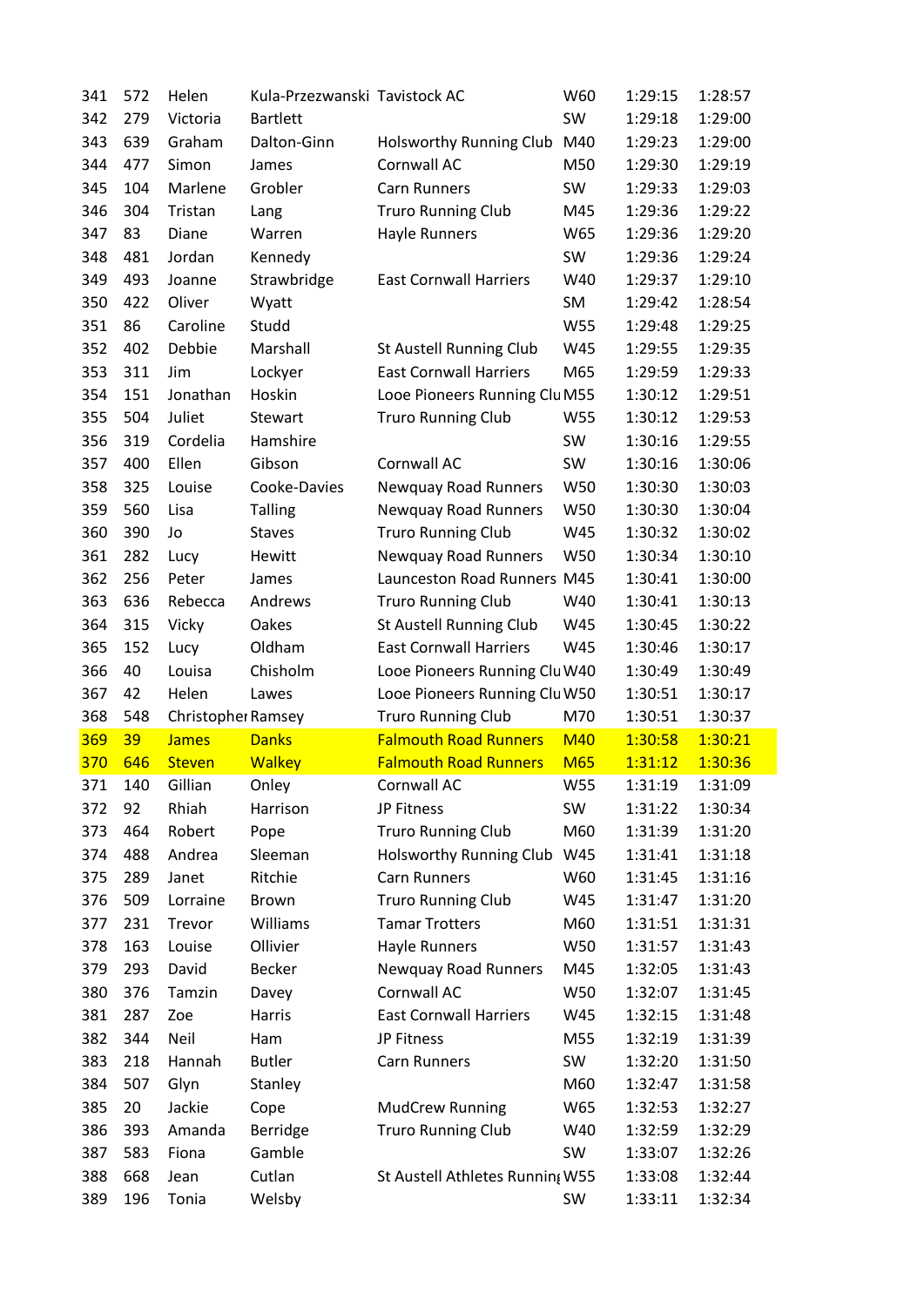| 390 | 601    | Merryn         | Allen           | Holsworthy Running Club W40   |            | 1:33:12 | 1:32:49 |
|-----|--------|----------------|-----------------|-------------------------------|------------|---------|---------|
| 391 | 354    | Ali            | Walker          | <b>Truro Running Club</b>     | W50        | 1:33:28 | 1:32:58 |
| 392 | 203    | Linda          | Cuff            | Looe Pioneers Running Clu W55 |            | 1:33:35 | 1:33:02 |
| 393 | 574    | Martyn         | Haydney         |                               | M50        | 1:33:38 | 1:33:19 |
| 394 | 620    | Alan           | <b>Hicks</b>    | Newquay Road Runners          | M50        | 1:33:54 | 1:33:29 |
| 395 | 397    | Martin         | Trethewey       | St Austell Running Club       | M50        | 1:33:57 | 1:33:35 |
| 396 | 486    | Jennifer       | <b>Buckland</b> | Hayle Runners                 | W50        | 1:33:58 | 1:33:20 |
| 397 | 221    | Michael        | Mehta           |                               | M60        | 1:34:08 | 1:33:59 |
| 398 | 511    | Angeline       | Hadfield        | <b>Truro Running Club</b>     | SW         | 1:34:15 | 1:33:47 |
| 399 | 70     | Kelly          | Payne           | Hayle Runners                 | SW         | 1:34:23 | 1:33:56 |
| 400 | 351    | Damian         | Cook            | Bys Vyken Race Team           | M50        | 1:34:51 | 1:34:10 |
| 401 | 616    | Miranda        | Greer           | St Austell Running Club       | SW         | 1:35:07 | 1:34:44 |
| 402 | 615    | Mike           | Greer           | St Austell Running Club       | SM         | 1:35:07 | 1:34:44 |
| 403 | 107    | Roland         | Hardman         | Hayle Runners                 | M65        | 1:35:11 | 1:34:39 |
| 404 | 677    | Alex           | Ward            |                               | SW         | 1:35:17 | 1:34:29 |
| 405 | 339    | Joanne         | Barry           | JP Fitness                    | W45        | 1:35:37 | 1:34:56 |
| 406 | 108    | Richard        | Jenkin          | Cornwall AC                   | M75        | 1:35:57 | 1:35:25 |
| 407 | 675    | Linda          | Pickard         | Launceston Road Runners W55   |            | 1:36:02 | 1:35:44 |
| 408 | 667    | Michelle       | Hawley          |                               | SW         | 1:36:08 | 1:35:31 |
| 409 | 249    | Stewart        | Townend         | <b>Hayle Runners</b>          | M75        | 1:36:09 | 1:35:28 |
| 410 | 611    | Rob            | Cockerill       |                               | SM         | 1:36:14 | 1:35:29 |
| 411 | 428    | Samuel         | <b>McQuigg</b>  | St Austell Running Club       | M50        | 1:36:26 | 1:36:01 |
| 412 | 353    | Sally          | Griffiths       | <b>Truro Running Club</b>     | W45        | 1:36:26 | 1:35:56 |
| 413 | 450    | Catherine      | Eastman         |                               | SW         | 1:36:30 | 1:35:57 |
| 414 | 405    | Sally          | Fletcher        | St Austell Running Club       | W55        | 1:36:32 | 1:36:07 |
| 415 | 674    | Samantha       | Dickenson       |                               | W40        | 1:36:35 | 1:36:06 |
| 416 | 463    | Hilary         | Kennedy         | <b>Brixham Harriers</b>       | W60        | 1:36:35 | 1:36:12 |
| 417 | 230    | Clare          | Duffey          | <b>East Cornwall Harriers</b> | W45        | 1:36:38 | 1:35:57 |
| 418 | 281    | Gerald         | Allen           |                               | M45        | 1:36:46 | 1:36:26 |
| 419 | 320    | Sarah          | Steed           | <b>East Cornwall Harriers</b> | W45        | 1:36:57 | 1:36:16 |
| 420 | $-227$ | Robert         | Willcocks       | <b>Falmouth Road Runners</b>  | <b>M60</b> | 1:37:00 | 1:36:34 |
| 421 | 232    | lain           | Mobbs           |                               | M50        | 1:37:11 | 1:36:19 |
| 422 | 210    | Gail           | Cory            | <b>East Cornwall Harriers</b> | W50        | 1:37:39 | 1:36:57 |
| 423 | 670    | Dale           | Clarke          | Hayle Runners                 | M50        | 1:37:43 | 1:37:17 |
| 424 | 88     | lan            | Ringer          | <b>Bodmin Road Runners</b>    | M70        | 1:37:45 | 1:37:29 |
| 425 | 439    | Dawn           | Diprose         | <b>East Cornwall Harriers</b> | W55        | 1:37:47 | 1:37:04 |
| 426 | 80     | Julie          | Oxenham         | <b>Bodmin Road Runners</b>    | W45        | 1:37:53 | 1:37:28 |
| 427 | 179    | Gill           | Overell         | St Austell Running Club       | W50        | 1:37:56 | 1:37:25 |
| 428 | 28     | Emma           | Lawry           | St Austell Running Club       | W45        | 1:37:59 | 1:37:25 |
| 429 | 669    | Emma           | Pryor           |                               | SW         | 1:38:00 | 1:37:44 |
| 430 | 176    | <b>Carly</b>   | <b>Kent</b>     | <b>Falmouth Road Runners</b>  | <b>W40</b> | 1:38:01 | 1:37:26 |
| 431 | 267    | Sarah          | <b>Booker</b>   | <b>Falmouth Road Runners</b>  | <b>W50</b> | 1:38:10 | 1:37:33 |
| 432 | 478    | <b>Sally</b>   | <b>Martin</b>   | <b>Falmouth Road Runners</b>  | <b>W45</b> | 1:38:11 | 1:37:34 |
| 433 | 32     | Linda          | Tout            | <b>Tamar Trotters</b>         | W70        | 1:38:14 | 1:37:48 |
| 434 | 121    | Lisa           | Player          | Newquay Road Runners          | W60        | 1:38:18 | 1:38:07 |
| 435 | 148    | Simon          | Lawes           | Looe Pioneers Running Clu M55 |            | 1:38:20 | 1:37:46 |
| 436 | 177    | <b>Natalie</b> | <b>Jewell</b>   | <b>Falmouth Road Runners</b>  | <b>W40</b> | 1:38:39 | 1:38:02 |
| 437 | 17     | Catherine      | Sims            | <b>Tamar Trotters</b>         | W45        | 1:38:41 | 1:38:14 |
| 438 | 178    | <b>Nicola</b>  | Crilly          | <b>Falmouth Road Runners</b>  | <b>W45</b> | 1:38:43 | 1:38:06 |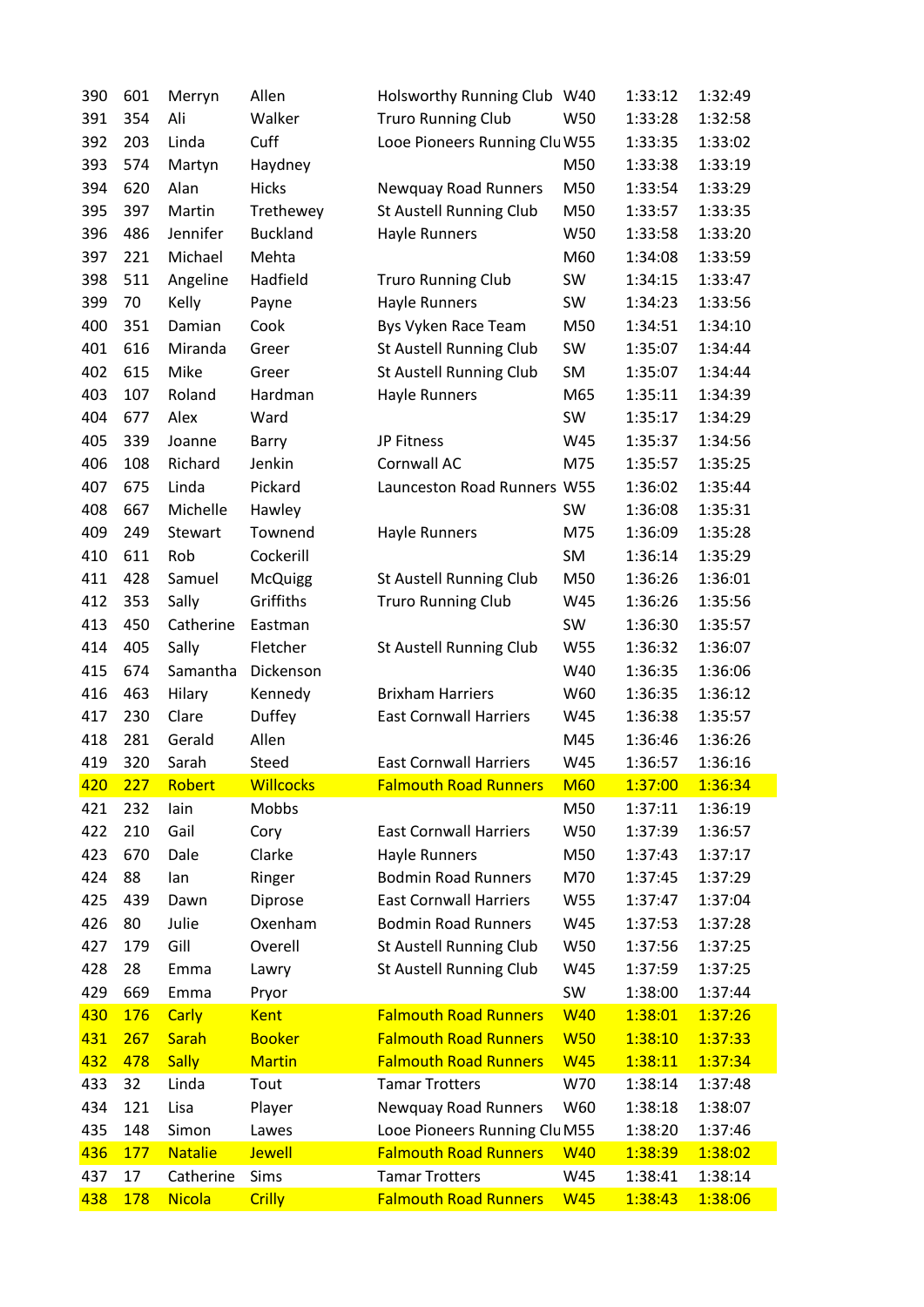| 439 | 357            | Mel          | <b>Burgess</b>   | Hayle Runners                 | W55        | 1:38:45 | 1:38:24 |
|-----|----------------|--------------|------------------|-------------------------------|------------|---------|---------|
| 440 | 234            | Amelia       | Kitchen          | Hayle Runners                 | W45        | 1:38:45 | 1:38:24 |
| 441 | 526            | Kestutis     | Janusauskas      |                               | M55        | 1:39:07 | 1:38:32 |
| 442 | 5              | Rebecca      | Shore            | St Austell Running Club       | W50        | 1:39:22 | 1:38:48 |
| 443 | 624            | Donna        | Fisher           | Newquay Road Runners          | SW         | 1:39:24 | 1:39:07 |
| 444 | 623            | Claire       | Fisher           |                               | SW         | 1:39:24 | 1:39:08 |
| 445 | 271            | Tandy        | <b>Brumby</b>    | <b>Falmouth Road Runners</b>  | <b>W55</b> | 1:39:26 | 1:38:50 |
| 446 | 379            | Emma         | Earnshaw         | <b>East Cornwall Harriers</b> | W55        | 1:39:29 | 1:38:46 |
| 447 | 260            | John         | Lillis           | Newquay Road Runners          | M75        | 1:39:40 | 1:39:17 |
| 448 | 217            | Emma         | James            | Launceston Road Runners W45   |            | 1:39:47 | 1:39:05 |
| 449 | 343            | Phillip      | Henwood          | Newquay Road Runners          | M45        | 1:39:58 | 1:39:33 |
| 450 | 95             | Jacquie      | Rapier           | <b>Falmouth Road Runners</b>  | <b>W60</b> | 1:40:02 | 1:39:24 |
| 451 | 284            | Susan        | Rescorl          | <b>Bodmin Women's RC</b>      | W60        | 1:40:06 | 1:39:16 |
| 452 | 294            | Alison       | Cox              | <b>Bodmin Women's RC</b>      | W55        | 1:40:06 | 1:39:17 |
| 453 | 382            | Ruth         | Avery            | JP Fitness                    | W45        | 1:40:07 | 1:39:26 |
| 454 | 61             | Theresa      | Clark            | Hayle Runners                 | W55        | 1:40:07 | 1:39:38 |
| 455 | 672            | Mark         | Harrington       | <b>Carn Runners</b>           | M55        | 1:40:08 | 1:39:52 |
| 456 | 159            | Martin       | Curtis           | Hayle Runners                 | M70        | 1:40:16 | 1:39:30 |
| 457 | 58             | Scott        | Abraham          | Hayle Runners                 | M50        | 1:40:18 | 1:39:32 |
| 458 | 180            | Mike         | Baldwin          | Hayle Runners                 | M55        | 1:40:18 | 1:39:31 |
| 459 | 581            | Richard      | Horswell         |                               | M40        | 1:40:18 | 1:39:31 |
| 460 | 410            | Lisa         | Friday           |                               | W40        | 1:40:19 | 1:39:32 |
| 461 | 257            | Alison       | Thomas           | Hayle Runners                 | W45        | 1:40:19 | 1:39:34 |
| 462 | 474            | Craig        | Tonkin           | Hayle Runners                 | M50        | 1:40:19 | 1:39:33 |
|     |                |              |                  |                               |            |         |         |
| 463 | 362            | Zenna        | Rogers           | Hayle Runners                 | W40        | 1:40:31 | 1:40:10 |
| 464 | $\overline{1}$ | <b>David</b> | Wilton           | <b>Falmouth Road Runners</b>  | <b>M65</b> | 1:40:40 | 1:40:01 |
| 465 | 679            | Matt         | Hills            |                               | M40        | 1:40:48 | 1:39:57 |
| 466 | 485            | Karen        | Sims             | <b>East Cornwall Harriers</b> | W55        | 1:41:09 | 1:40:27 |
| 467 | 523            | Jeanette     | Turpin           | <b>East Cornwall Harriers</b> | W45        | 1:41:12 | 1:40:31 |
| 468 | 300            | Stephen      | Forwood          | Carn Runners                  | M45        | 1:41:18 | 1:40:42 |
| 469 | 173            | Sarah        | Cornwell         |                               | SW         | 1:41:23 | 1:40:47 |
| 470 | 605            | Anna         | Marquis          |                               | W60        | 1:41:29 | 1:40:57 |
| 471 | 606            | Peter        | Marquis          |                               | M65        | 1:41:29 | 1:40:58 |
| 472 | 302            | Deb          | Cooper-Young     | St Austell Running Club       | W55        | 1:41:30 | 1:40:55 |
| 473 | 213            | Judy         | Gluyas           | <b>East Cornwall Harriers</b> | W55        | 1:41:44 | 1:41:02 |
| 474 | 546            | Rebecca      | Wise             | Launceston Road Runners W40   |            | 1:41:51 | 1:41:21 |
| 475 | 348            | Ray          | Goodright        | <b>East Cornwall Harriers</b> | M70        | 1:41:55 | 1:41:11 |
| 476 | 519            | Jackie       | Maitland         | <b>Tamar Trotters</b>         | W55        | 1:41:56 | 1:41:17 |
| 477 | 329            | Nicola       | Rudgley          | <b>East Cornwall Harriers</b> | W45        | 1:42:02 | 1:41:20 |
| 478 | 514            | Katie        | Lawson           |                               | SW         | 1:42:14 | 1:41:42 |
| 479 | 497            | <b>Nina</b>  | <b>Chell</b>     | <b>Falmouth Road Runners</b>  | <b>W45</b> | 1:42:17 | 1:41:48 |
| 480 | 371            | Sharon       | Chapman          | Newquay Road Runners          | W50        | 1:42:32 | 1:42:04 |
| 481 | 43             | Alan         | <b>Brandwood</b> | <b>Falmouth Road Runners</b>  | <b>M70</b> | 1:42:34 | 1:41:56 |
| 482 | 235            | Wendy        | Lowe             | <b>Bodmin Women's RC</b>      | W65        | 1:42:35 | 1:41:46 |
| 483 | 309            | Hannah       | Adams            | St Austell Running Club       | W40        | 1:42:41 | 1:42:06 |
| 484 | 532            | Dan          | Varcoe           |                               | <b>SM</b>  | 1:42:47 | 1:42:18 |
| 485 | 45             | Sandra       | Haynes           | Looe Pioneers Running Clu W50 |            | 1:42:55 | 1:42:19 |
| 486 | 513            | Helen        | Richards         | Hayle Runners                 | W45        | 1:42:57 | 1:42:13 |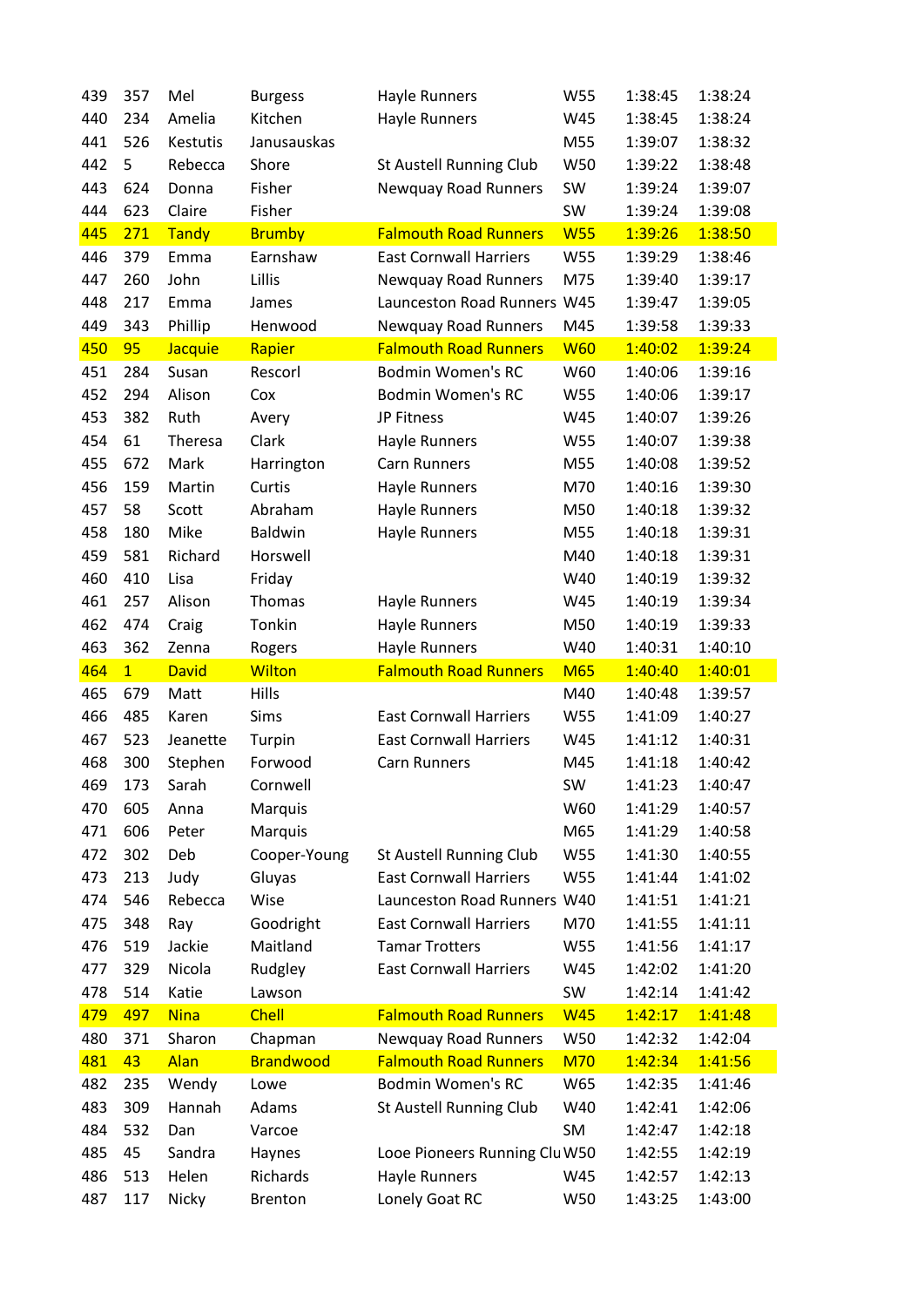| 488 | 306            | Julie             | Cypher           | <b>St Austell Running Club</b>  | W45        | 1:43:26 | 1:42:51 |
|-----|----------------|-------------------|------------------|---------------------------------|------------|---------|---------|
| 489 | 452            | Sally             | Bowden           | Newquay Road Runners            | W55        | 1:43:29 | 1:43:03 |
| 490 | 109            | Jacqueline Jenkin |                  | Cornwall AC                     | W70        | 1:43:33 | 1:43:00 |
| 491 | 617            | Lauren            | Pattison         | St Austell Athletes Running SW  |            | 1:43:37 | 1:34:29 |
| 492 | 214            | Lavinia           | Marshall         | Launceston Road Runners W65     |            | 1:43:39 | 1:42:57 |
| 493 | 575            | Josephine         | Haydney          |                                 | W50        | 1:43:48 | 1:43:29 |
| 494 | 283            | Anna              | Seymour          | St Austell Athletes Running W40 |            | 1:43:48 | 1:43:14 |
| 495 | 175            | Kate              | Stevens          | St Austell Running Club         | W45        | 1:43:48 | 1:43:14 |
| 496 | 652            | John              | <b>Barnes</b>    | Launceston Road Runners M60     |            | 1:44:15 | 1:41:07 |
| 497 | 460            | Kate              | Roberts          |                                 | SW         | 1:44:19 | 1:44:02 |
| 498 | 142            | Des               | Evans            | Newquay Road Runners            | M70        | 1:44:37 | 1:44:25 |
| 499 | 75             | Peter             | Catnach          | Looe Pioneers Running Clu M60   |            | 1:44:56 | 1:44:21 |
| 500 | 383            | Jackie            | Stone            |                                 | W55        | 1:45:07 | 1:44:45 |
| 501 | 146            | Jane              | Naylor           | Hayle Runners                   | W60        | 1:45:23 | 1:44:45 |
| 502 | 584            | Frank             | Eaton            |                                 | M40        | 1:45:49 | 1:45:30 |
| 503 | 457            | Julie             | Hogan            |                                 | W55        | 1:45:59 | 1:45:22 |
| 504 | 482            | Sarah             | Douglas          | <b>St Austell Running Club</b>  | W40        | 1:46:10 | 1:45:36 |
| 505 | 141            | Claire            | <b>Barlow</b>    | <b>Bodmin Road Runners</b>      | W45        | 1:46:10 | 1:45:43 |
| 506 | 119            | Tamara            | Greet            | JP Fitness                      | W45        | 1:46:21 | 1:45:32 |
| 507 | 365            | Jackie            | Morse            | Bys Vyken Race Team             | W60        | 1:46:38 | 1:45:57 |
| 508 | 364            | Yvonne            | Trudgeon         | Bys Vyken Race Team             | W60        | 1:46:38 | 1:45:59 |
| 509 | 67             | Sarah             | Johns            | Hayle Runners                   | W40        | 1:46:39 | 1:45:58 |
| 510 | 603            | Maxine            | Whitbread-Abruta |                                 | W55        | 1:47:00 | 1:46:22 |
| 511 | 226            | Rachael           | Church           |                                 | W50        | 1:47:03 | 1:46:25 |
| 512 | 9              | Clare             | Ainsworth        | <b>Tamar Trotters</b>           | W50        | 1:47:15 | 1:46:36 |
| 513 | 212            | Tanya             | Jarvis           | Launceston Road Runners W50     |            | 1:47:56 | 1:47:14 |
| 514 | 197            | Paul              | Heywood          | Launceston Road Runners M55     |            | 1:47:56 | 1:47:15 |
| 515 | 193            | Morwenna Bennett  |                  |                                 | W55        | 1:48:03 | 1:47:25 |
| 516 | 7 <sup>2</sup> | Roy               | <b>Newton</b>    | <b>Falmouth Road Runners</b>    | <b>M70</b> | 1:48:06 | 1:47:26 |
| 517 | 11             | Ann               | Foster           | <b>Tamar Trotters</b>           | W70        | 1:48:09 | 1:47:29 |
| 518 | 671            | Toby              | Drewett          | Hayle Runners                   | M45        | 1:48:55 | 1:48:11 |
| 519 | 420            | Nicky             | Sowerby          |                                 |            |         |         |
| 520 |                |                   |                  | <b>Truro Running Club</b>       | W55        | 1:48:55 | 1:48:23 |
| 521 | 237            | Wendy             | Williams         | JP Fitness                      | W60        | 1:48:59 | 1:48:19 |
|     | 641            | David             | Pretorius        |                                 | M50        | 1:49:38 | 1:48:46 |
| 522 | 678            | Michelle          | Tonkin           |                                 | SW         | 1:49:41 | 1:48:55 |
| 523 | 640            | Janet             | Pretorius        |                                 | W50        | 1:49:44 | 1:48:53 |
| 524 | 10             | Darren            | Blenkinsop       | <b>Tamar Trotters</b>           | M50        | 1:49:44 | 1:49:18 |
| 525 | 492            | Lizzie            | Hasell           | <b>Truro Running Club</b>       | W40        | 1:49:45 | 1:49:13 |
| 526 | 164            | Timothea          | Cardell          | Hayle Runners                   | W80        | 1:49:47 | 1:49:03 |
| 527 | 331            | Robert            | <b>Bolitho</b>   | Hayle Runners                   | M60        | 1:49:56 | 1:49:28 |
| 528 | 330            | Julie             | Bolitho          | Hayle Runners                   | W55        | 1:50:06 | 1:49:39 |
| 529 | 323            | Amanda            | Miller           | Hayle Runners                   | W50        | 1:50:32 | 1:49:48 |
| 530 | 54             | Helen             | Cattran-Dunlop   | Hayle Runners                   | <b>W55</b> | 1:50:32 | 1:49:48 |
| 531 | 599            | Lisa              | Uren             |                                 | W40        | 1:51:12 | 1:50:24 |
| 532 | 534            | Demelza           | Widdershoven     | Carn Runners                    | SW         | 1:51:28 | 1:50:41 |
| 533 | 521            | Helen             | <b>Staples</b>   | Carn Runners                    | W45        | 1:51:41 | 1:51:05 |
| 534 | 303            | Chris             | Cooper-Young     |                                 | M50        | 1:52:21 | 1:51:46 |
| 535 | 592            | Peter             | <b>Saverton</b>  | <b>Falmouth Road Runners</b>    | <b>M65</b> | 1:52:21 | 1:51:42 |